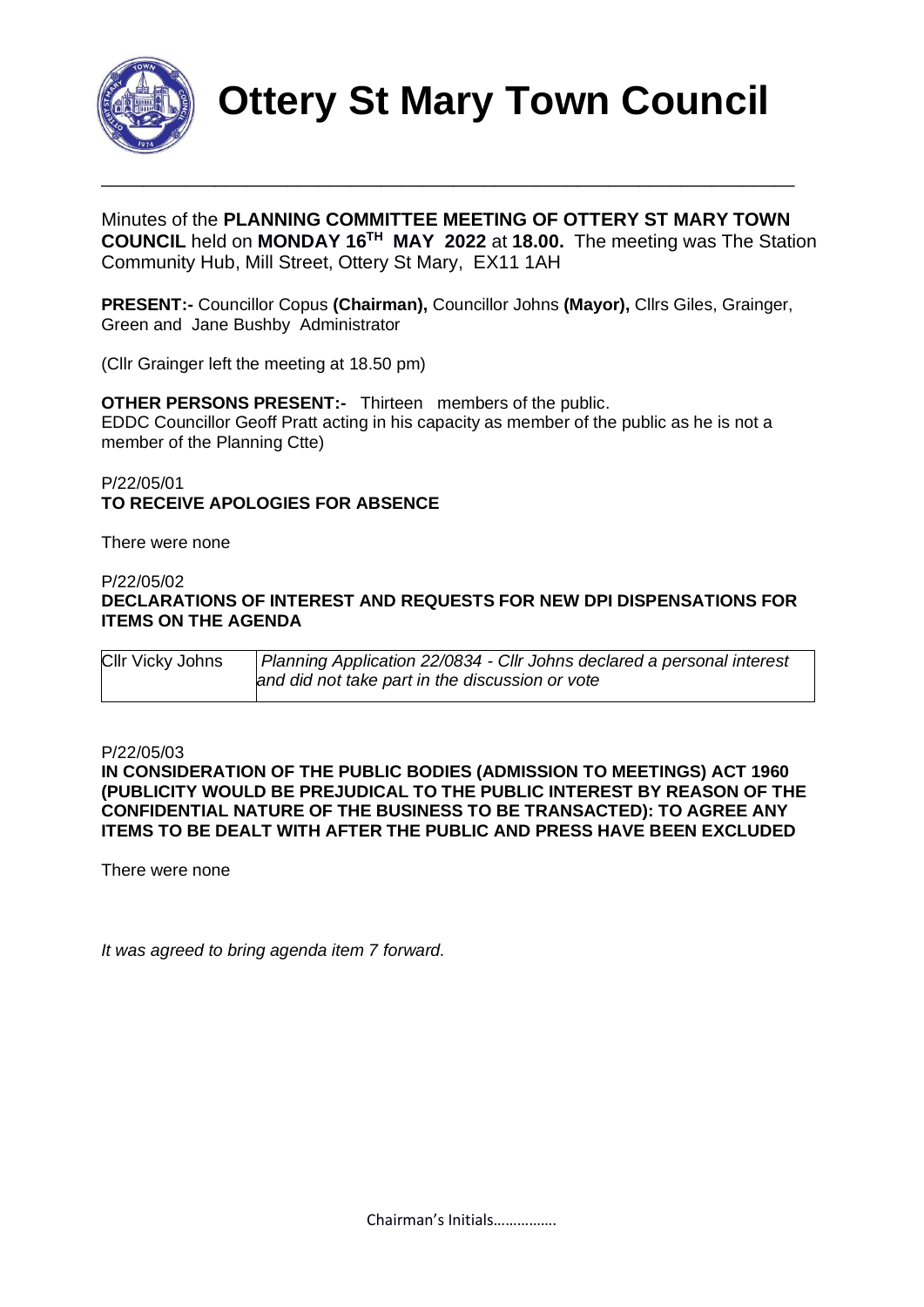#### P/22/05/04

### **TO CONSIDER AND DETERMINE OBSERVATIONS ON THE FOLLOWING PLANNING APPLICATIONS**

| <b>Reference</b>                                                                                                                                                                                                                                                                                                                             | <b>Applicant</b> | <b>Details</b>                                                                                                                                                                     |  |  |
|----------------------------------------------------------------------------------------------------------------------------------------------------------------------------------------------------------------------------------------------------------------------------------------------------------------------------------------------|------------------|------------------------------------------------------------------------------------------------------------------------------------------------------------------------------------|--|--|
| 22/0834/GPA<br><b>Prior</b><br><b>Notification</b>                                                                                                                                                                                                                                                                                           | J Burns          | Addition of first floor and associated ancillary<br>accommodation over part of existing ground<br>floor of property<br>Westbrook Cottage, Higher Metcombe, OSM,<br><b>EX11 1SR</b> |  |  |
| A number of residents from Higher Metcombe attended the meeting and a<br>representative provided a summary of their objections to this application. A detailed<br>report has been provided to EDDC Planning.<br><b>Town Council Comments;</b>                                                                                                |                  |                                                                                                                                                                                    |  |  |
| The Town Council strongly object to this proposal on the grounds that it does not<br>comply with Permitted Development Policy;<br>Footprint of proposed property. The addition of balconies over previously unbuilt-upon<br>land increased the effective footprint.                                                                          |                  |                                                                                                                                                                                    |  |  |
| Requirement of materials to be of similar appearance to those used on the current<br>property is not met.<br>Roof pitch of the proposed building is not the same as the existing property<br>Requirement that windows must not be placed in any wall or roof slope forming a side<br>elevation of the house                                  |                  |                                                                                                                                                                                    |  |  |
| No visible support structures must remain on or attached to the exterior of the property<br>The Town Council are also concerned with the potential impact on Venn Ottery Common<br>(in the AONB and SSSI) and given the proximity of footpath 43 to the property.<br>The Town Council thanked the residents group for their detailed report. |                  |                                                                                                                                                                                    |  |  |
| <b>22/0843/FUL</b>                                                                                                                                                                                                                                                                                                                           | Mr R White       | Construction of storage building<br>Little Ash Cottages, Fenny Bridges, EX14 3BL                                                                                                   |  |  |
| <b>Town Council Comments;</b><br>The Town Council supports this application. One councillor voted against.                                                                                                                                                                                                                                   |                  |                                                                                                                                                                                    |  |  |
| 22/0846/FUL                                                                                                                                                                                                                                                                                                                                  | Mr D Moore       | Retrospective planning permission for the formation<br>of a raised platform with balustrade in a private<br>household garden<br>45 Raleigh Road, OSM, EX11 1TG                     |  |  |
| <b>Town Council Comments;</b><br>The Town Council supports this application                                                                                                                                                                                                                                                                  |                  |                                                                                                                                                                                    |  |  |
| 22/0749/FUL                                                                                                                                                                                                                                                                                                                                  | Mr T Goode       | New shopfront/entrance separate from flat access<br>30 Mill Street, OSM, EX11 1AD                                                                                                  |  |  |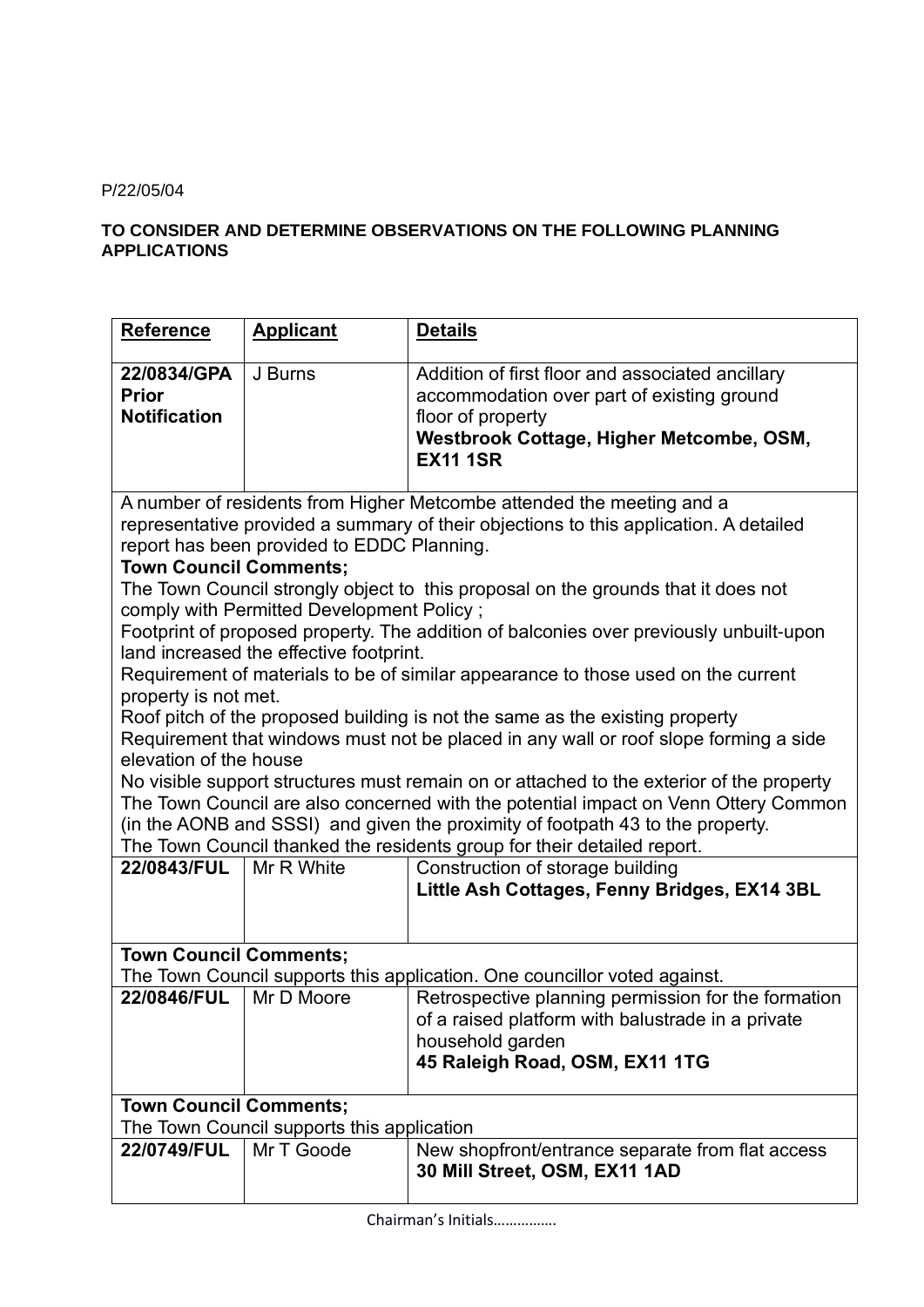| <b>Town Council Comments;</b>                                                                                                                                                 |                                               |                                                                                                                                                     |  |  |  |
|-------------------------------------------------------------------------------------------------------------------------------------------------------------------------------|-----------------------------------------------|-----------------------------------------------------------------------------------------------------------------------------------------------------|--|--|--|
| The Town Council strongly objects to this application based on the use of inappropriate<br>materials ie aluminium window and UPVC door. This property is in the centre of the |                                               |                                                                                                                                                     |  |  |  |
|                                                                                                                                                                               |                                               | Towns conservation area. Please refer to Policy NP22 of the Neighbourhood Plan.                                                                     |  |  |  |
| <b>22/0836/FUL</b>                                                                                                                                                            | Mr A Brown                                    | Erection of free range broiler shed with                                                                                                            |  |  |  |
|                                                                                                                                                                               |                                               | associated feed bins                                                                                                                                |  |  |  |
|                                                                                                                                                                               |                                               | Higher Ash Farm Road, Past Little Ash Farm,                                                                                                         |  |  |  |
|                                                                                                                                                                               |                                               | Fenny Bridges, EX14 3BL                                                                                                                             |  |  |  |
| <b>Town Council Comments;</b>                                                                                                                                                 |                                               |                                                                                                                                                     |  |  |  |
|                                                                                                                                                                               | The Town Council supports this application    |                                                                                                                                                     |  |  |  |
| 22/0587/FUL                                                                                                                                                                   | Sainsburys                                    | Erection of a camera column with mounted                                                                                                            |  |  |  |
| 22/0616/ADV                                                                                                                                                                   |                                               | cameras in the car park<br>Installation of various non illuminated signage                                                                          |  |  |  |
|                                                                                                                                                                               |                                               |                                                                                                                                                     |  |  |  |
|                                                                                                                                                                               |                                               | Sainsburys, Hind Street, OSM, EX11 1BW                                                                                                              |  |  |  |
|                                                                                                                                                                               | 22/0587 and 22/0616 were discussed together   |                                                                                                                                                     |  |  |  |
| <b>Town Council Comments;</b>                                                                                                                                                 |                                               |                                                                                                                                                     |  |  |  |
|                                                                                                                                                                               |                                               | The Town Council very strongly object to this application based on the following;                                                                   |  |  |  |
|                                                                                                                                                                               |                                               | When planning was passed for the store it was passed on the basis that anyone would                                                                 |  |  |  |
|                                                                                                                                                                               |                                               | have access to the car park for a period of two hours and not limited to shoppers.<br>The parking restriction was only in place until 8 pm each day |  |  |  |
|                                                                                                                                                                               |                                               | The change in parking restriction could severally restrict activities of the residents of                                                           |  |  |  |
| Ottery.                                                                                                                                                                       |                                               |                                                                                                                                                     |  |  |  |
|                                                                                                                                                                               |                                               | The appearance of the proposed signs is much more obtrusive than the signs in situ and                                                              |  |  |  |
|                                                                                                                                                                               | there are a large number of signs proposed.   |                                                                                                                                                     |  |  |  |
|                                                                                                                                                                               | <b>CIIr Richard Grainger left the meeting</b> |                                                                                                                                                     |  |  |  |
| 22/0968/FUL                                                                                                                                                                   | <b>Vickie Lewis</b>                           | Single Storey side/front extension                                                                                                                  |  |  |  |
|                                                                                                                                                                               |                                               | 76 Slade Close, OSM, EX11 1SY                                                                                                                       |  |  |  |
|                                                                                                                                                                               |                                               |                                                                                                                                                     |  |  |  |
| <b>Town Council Comments;</b>                                                                                                                                                 |                                               |                                                                                                                                                     |  |  |  |
|                                                                                                                                                                               | The Town Council supports this application    |                                                                                                                                                     |  |  |  |
| 22/0849/FUL                                                                                                                                                                   | Emma Webber                                   | Retrospective planning permission for erection                                                                                                      |  |  |  |
|                                                                                                                                                                               |                                               | of garden shed, erection of metal fence to front                                                                                                    |  |  |  |
|                                                                                                                                                                               |                                               | property boundary and erection of wooden fence to                                                                                                   |  |  |  |
|                                                                                                                                                                               |                                               | party boundary.<br>23 Tumbling Weir Way, OSM, EX11 1GQ                                                                                              |  |  |  |
|                                                                                                                                                                               |                                               |                                                                                                                                                     |  |  |  |
| <b>Town Council Comments;</b>                                                                                                                                                 |                                               |                                                                                                                                                     |  |  |  |
|                                                                                                                                                                               | The Town Council supports this application    |                                                                                                                                                     |  |  |  |
|                                                                                                                                                                               |                                               |                                                                                                                                                     |  |  |  |
|                                                                                                                                                                               |                                               |                                                                                                                                                     |  |  |  |
|                                                                                                                                                                               |                                               |                                                                                                                                                     |  |  |  |
|                                                                                                                                                                               |                                               |                                                                                                                                                     |  |  |  |
|                                                                                                                                                                               |                                               |                                                                                                                                                     |  |  |  |
|                                                                                                                                                                               |                                               |                                                                                                                                                     |  |  |  |
| Chairman's Initials                                                                                                                                                           |                                               |                                                                                                                                                     |  |  |  |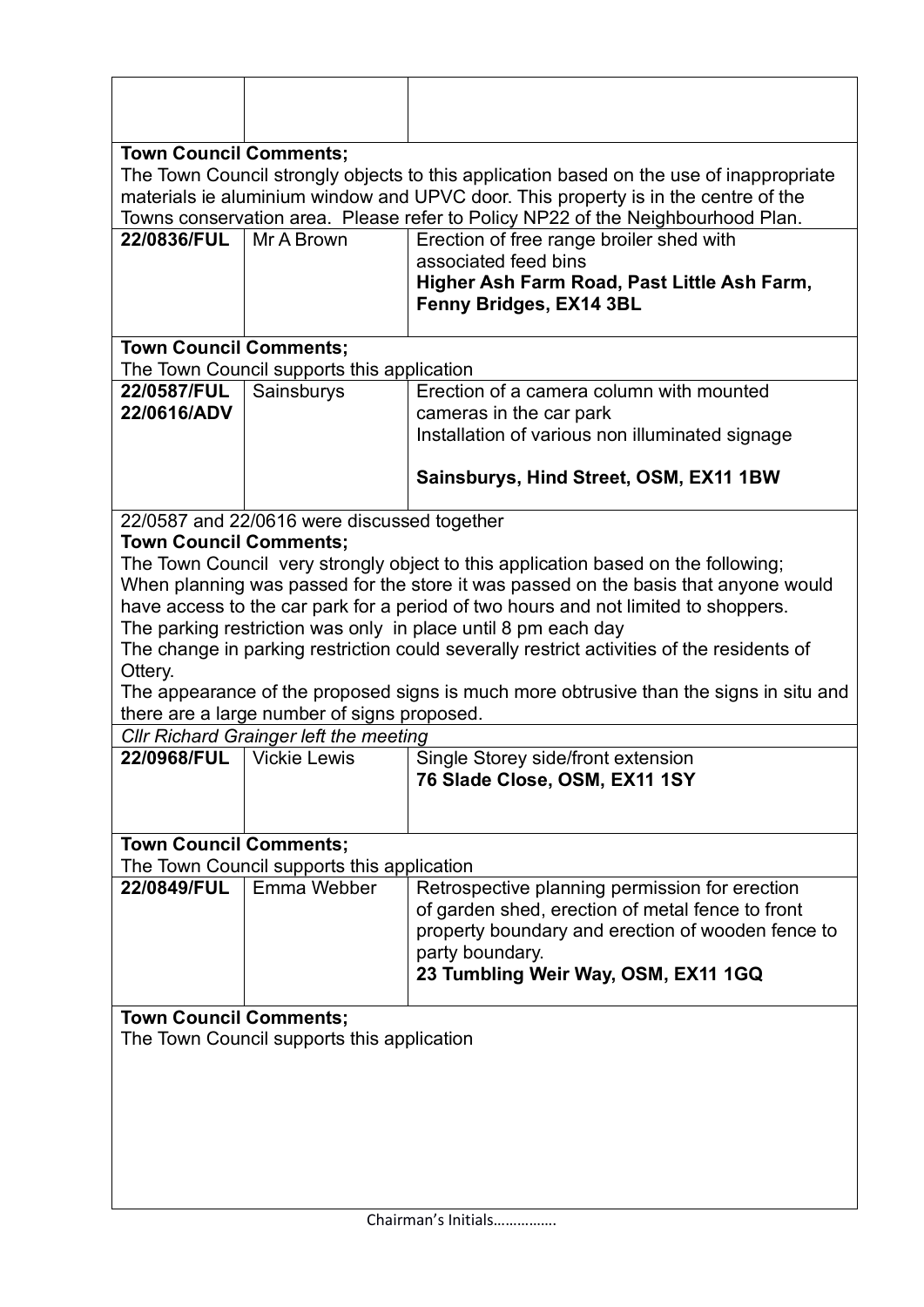| 22/1028/TCA                   | <b>Maurice Molloy</b> | Beech tree growing in boundary wall. To be felled<br>and<br>removed, in full. The tree is causing damage to the<br>boundary wall. A member from EDDC viewed the<br>beech tree from both gardens on the 29/04/22, on<br>request, following a safety complaint from<br>neighbour,<br>reported by tree owner to EDDC and concluded that<br>while the tree is probably safe the trees' position is<br>never going to improve and over time will create its<br>own problems<br>17 Silver Street, OSM, EX11 1DB |
|-------------------------------|-----------------------|-----------------------------------------------------------------------------------------------------------------------------------------------------------------------------------------------------------------------------------------------------------------------------------------------------------------------------------------------------------------------------------------------------------------------------------------------------------------------------------------------------------|
| <b>Town Council Comments;</b> |                       |                                                                                                                                                                                                                                                                                                                                                                                                                                                                                                           |

The Town Council objects to the felling of a magnificent, healthy, old tree to be felled which has not been declared as dangerous.

*It was agreed to bring agenda item 6 forward*

#### P/22/05/05 **PLANNING DECISIONS RECEIVED**

|          | 22/0572/FUL Woodcote Cottage, Gosford Rd, OSM, EX11 1NU | <b>Approved</b>                 |
|----------|---------------------------------------------------------|---------------------------------|
|          | 22/0567/FUL 25 Raleigh Road, OSM, EX11 1TG              | <b>Approved</b>                 |
|          | 22/0646/FUL 11 Coleridge Road, OSM, EX11 1TD            | Approved                        |
|          | 22/0640/HRN Land East Of Woods Farm Bowd Sidmouth       | <b>Approved</b>                 |
|          | 22/0755/GPD 13 Higher Spring Gardens, OSM, EX11 1HW     | <b>Prior Approval not</b>       |
| required |                                                         |                                 |
|          | 21/3221/FUL 3 Salston Ride Salston Ottery St Mary EX11  | <b>Approved with conditions</b> |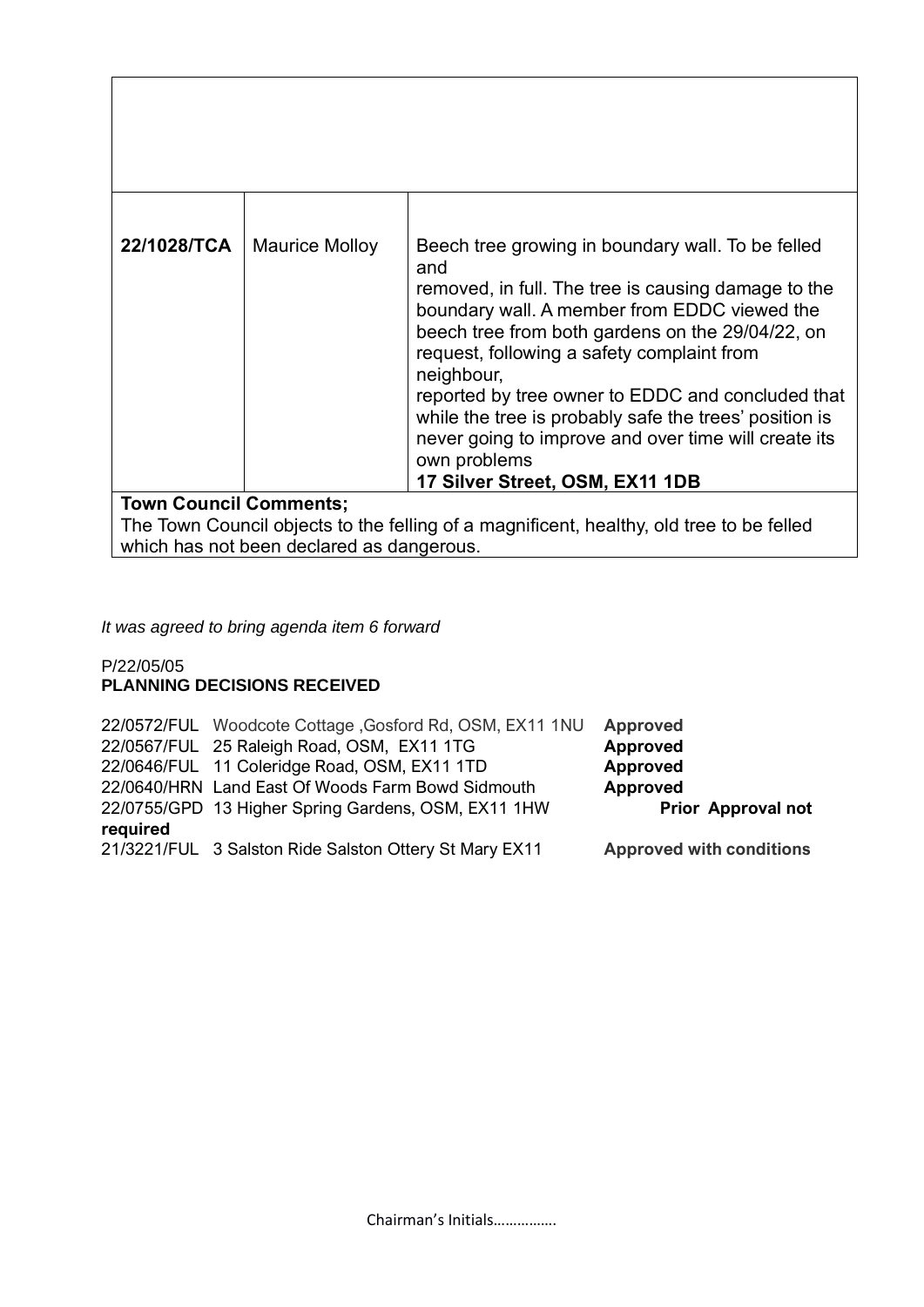#### P/22/05/06 **REPORTS, CORRESPONDENCE AND ITEMS REFERRED TO THE COMMITTEE**

1) To discuss Devon banks – email circulated to committee

A discussion regarding Devon banks. The removal of trees and vegetation removed at Barrack Farm, Exeter Road, OSM was discussed. EDDC Councillor Geoff Pratt has raised concerns with EDDC Central Planning Team and is awaiting an outcome.

Ottery St Mary Town Council Town Council commends East Devon District Councillor Geoff Pratt for raising the issue of removal of trees and hedgerow at Barrack Farm adjacent to Exeter Road, Ottery. The Town Council share Councillor Pratt`s concerns at the creation of an eyesore on the main approach road to Ottery, and also at the adverse environmental impact of the tree and hedge removal. The Chair will send a letter to EDDC

B) To review the Planning Terms of Reference No amendments were required to the Planning Terms of Reference.

C) Conservation Area It was agreed to postpone this item to the next Planning meeting.

P/22/05/07

**TO APPROVE AND SIGN THE MINUTES OF THE PLANNING MEETING 28th April 2022** The minutes of the Planning Meeting on 28<sup>th</sup> April 2022 were approved and signed by the Planning Chair as a correct record.